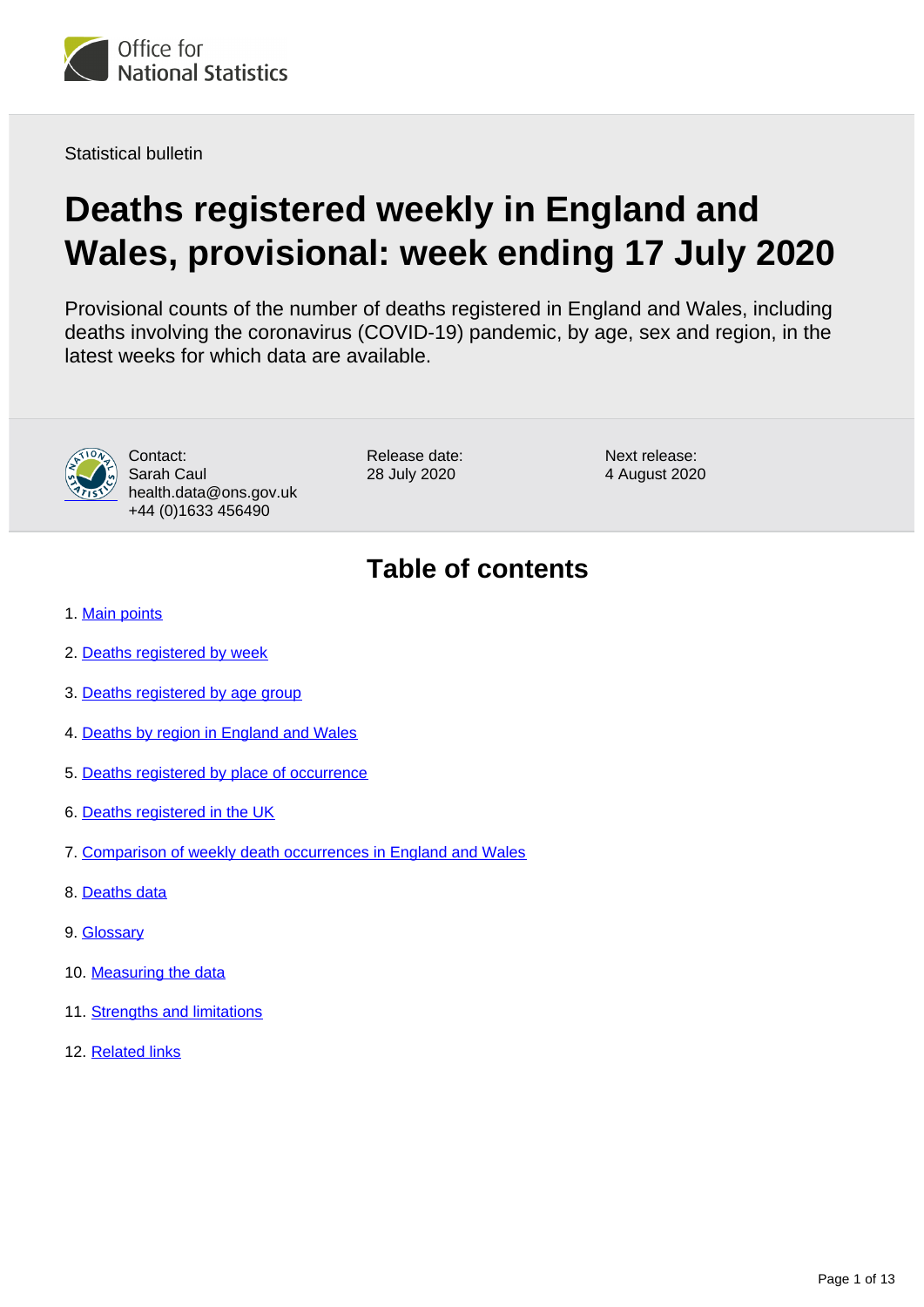# <span id="page-1-0"></span>**1 . Main points**

- The number of deaths registered in England and Wales in the week ending 17 July 2020 (Week 29) was 8,823, this was 133 deaths more than Week 28.
- In Week 29, the number of deaths registered was 3.0% below the five-year average (270 deaths fewer), this is the fifth consecutive week that deaths have been below the five-year average; the number of deaths in care homes, hospitals and other communal establishments was also fewer than the five-year average, while the number of deaths in private homes was 766 higher than the five-year average.
- Of the deaths registered in Week 29, 295 mentioned "novel coronavirus (COVID-19)", the lowest number of deaths involving COVID-19 in the last 17 weeks and a 19.4% decrease compared with Week 28 (366 deaths), accounting for 3.3% of all deaths in England and Wales.
- In Week 29, the proportion of deaths occurring in care homes increased to 20.2%, while deaths involving COVID-19 as a percentage of all deaths in care homes decreased to 5.1%.
- The number of deaths involving COVID-19 decreased or remained the same across all English regions, except for the South East and South West. Seven of the nine regions had fewer overall deaths than the five-year average.
- In Wales, the total number of deaths was below the five-year average (seven deaths fewer) for Week 29, while the number of deaths involving COVID-19 decreased to 11 deaths registered (from 22 deaths in Week 28).
- Of all deaths involving COVID-19 registered up to Week 29, 63.4% occurred in hospital with the remainder mainly occurring in care homes (29.7%), private homes (4.7%) and hospices (1.4%).
- The number of deaths registered in the UK in the week ending 17 July 2020 (Week 29) was 10,080, which was fewer than the five-year average (by 239 deaths); of the deaths registered in the UK in Week 29, 303 deaths involved COVID-19.

# <span id="page-1-1"></span>**2 . Deaths registered by week**

## **Figure 1: The number of deaths in England and Wales involving COVID-19 decreased for the 13th consecutive week**

Number of deaths registered by week, England and Wales, 28 December 2019 to 17 July 2020

The provisional number of deaths registered in England and Wales increased from 8,690 in Week 28 (week ending 10 July 2020) to 8,823 in Week 29 (week ending 17 July 2020). The number of deaths was 3.0% below the five-year average (270 fewer deaths) (Figure 1). This is the fifth consecutive week that weekly deaths have been below the five-year average.

The coronavirus (COVID-19) has had a large impact on the number of deaths registered over the last few months and is the main reason for deaths increasing above what is expected (the five-year average). The disease has had a larger impact on those most vulnerable (for example, those who already suffer from a medical condition) and those at older ages. Some of these deaths would have likely occurred over the duration of the year but have occurred earlier because of COVID-19. These deaths occurring earlier than expected could contribute to a period of deaths below the five-year average.

The number of death registrations involving COVID-19 decreased from 366 in Week 28 to 295 in Week 29, the lowest number of COVID-19 deaths registered since Week 12 (week ending 20 March) when 103 deaths involved COVID-19. Of all deaths registered in Week 29, 3.3% mentioned COVID-19, down from 4.2% in Week 28.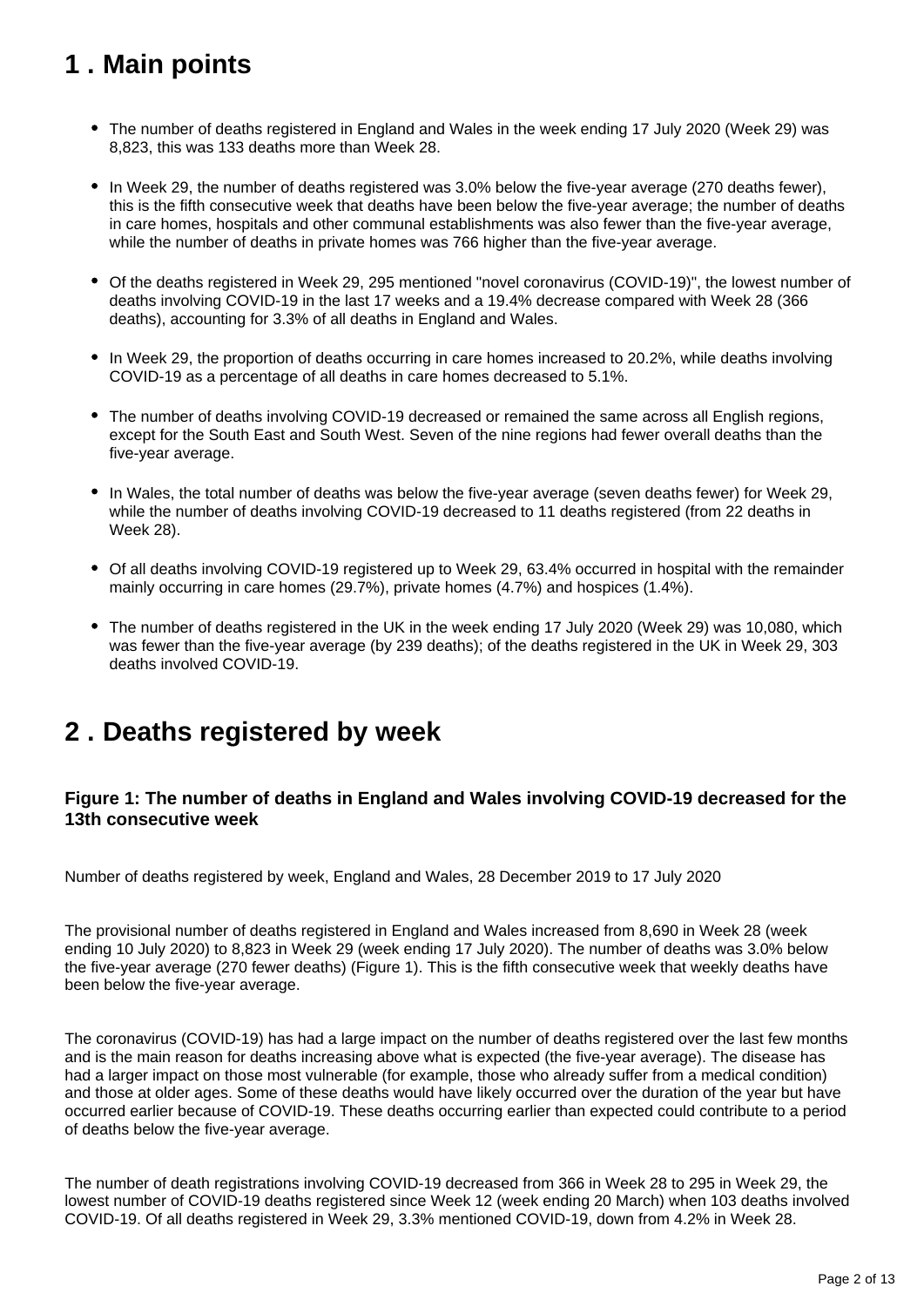In England, the number of deaths increased from 8,103 in Week 28 to 8,262 in week 29, which was 240 deaths fewer than the Week 29 average. Of the Week 29 deaths, 3.4% (284 deaths) involved COVID-19 in England.

In Wales, the number of deaths decreased by 22 deaths in Week 29 to 550 deaths, seven deaths fewer than the five-year average. Of these, 2.0% (11 deaths) involved COVID-19.

In Week 29, 13.3% of all deaths mentioned "Influenza and Pneumonia", COVID-19, or both, compared with 14.8% in Week 28. "Influenza and Pneumonia" has been included for comparison, as a well-understood cause of death involving respiratory infection that is likely to have somewhat similar risk factors to COVID-19.

### **Figure 2: The number of excess deaths involving COVID-19 continued to decrease**

Number of deaths registered by week, England and Wales, 28 December 2019 to 17 July 2020

Between Weeks 1 and 12, 138,916 deaths were registered, which was 4,822 fewer than the five-year average for these weeks. However, between Weeks 13 and 29, 223,343 deaths were registered which was 58,000 more than the five-year average. Week 29 showed a continuation of the decreasing trend in excess deaths with 270 fewer deaths than the five-year average (Figure 2). Detailed analysis on non-COVID-19 related deaths is available in [analysis of death registrations not involving coronavirus \(COVID-19\).](https://www.ons.gov.uk/peoplepopulationandcommunity/birthsdeathsandmarriages/deaths/articles/analysisofdeathregistrationsnotinvolvingcoronaviruscovid19englandandwales28december2019to1may2020/technicalannex)

Looking at the year-to-date (using the most up-to-date data we have available), the number of deaths up to 17 July was 362,229, which is 53,148 more than the five-year average. Of the deaths registered by 17 July 2020, 51,264 mentioned COVID-19 on the death certificate, 14.2% of all deaths in England and Wales.

Looking at the year-to-date for England and Wales separately, the number of deaths for England was 340,267, which is 51,454 (17.8%) more than the five-year average. Of these, 48,692 deaths (14.3%) mentioned COVID-19. In Wales, the number of deaths up to 17 July was 21,416, which is 2,044 (10.6%) more than the five-year average; of these 2,496 deaths (11.7%) mentioned COVID-19.

# <span id="page-2-0"></span>**3 . Deaths registered by age group**

In Week 29, the number of deaths involving the coronavirus (COVID-19) in England and Wales decreased or remained the same across all age groups, except for those aged 45 to 49 years, where an increase of six deaths was seen compared with Week 28. The number of deaths involving COVID-19 remained mostly higher in the older age groups than in younger age groups. The highest proportions of deaths involving COVID-19 were of people aged 45 to 49 years, 80 to 84 years, and 90 years and over, where 4.3%, 4.1% and 4.2% of deaths in these age groups involved COVID-19, respectively.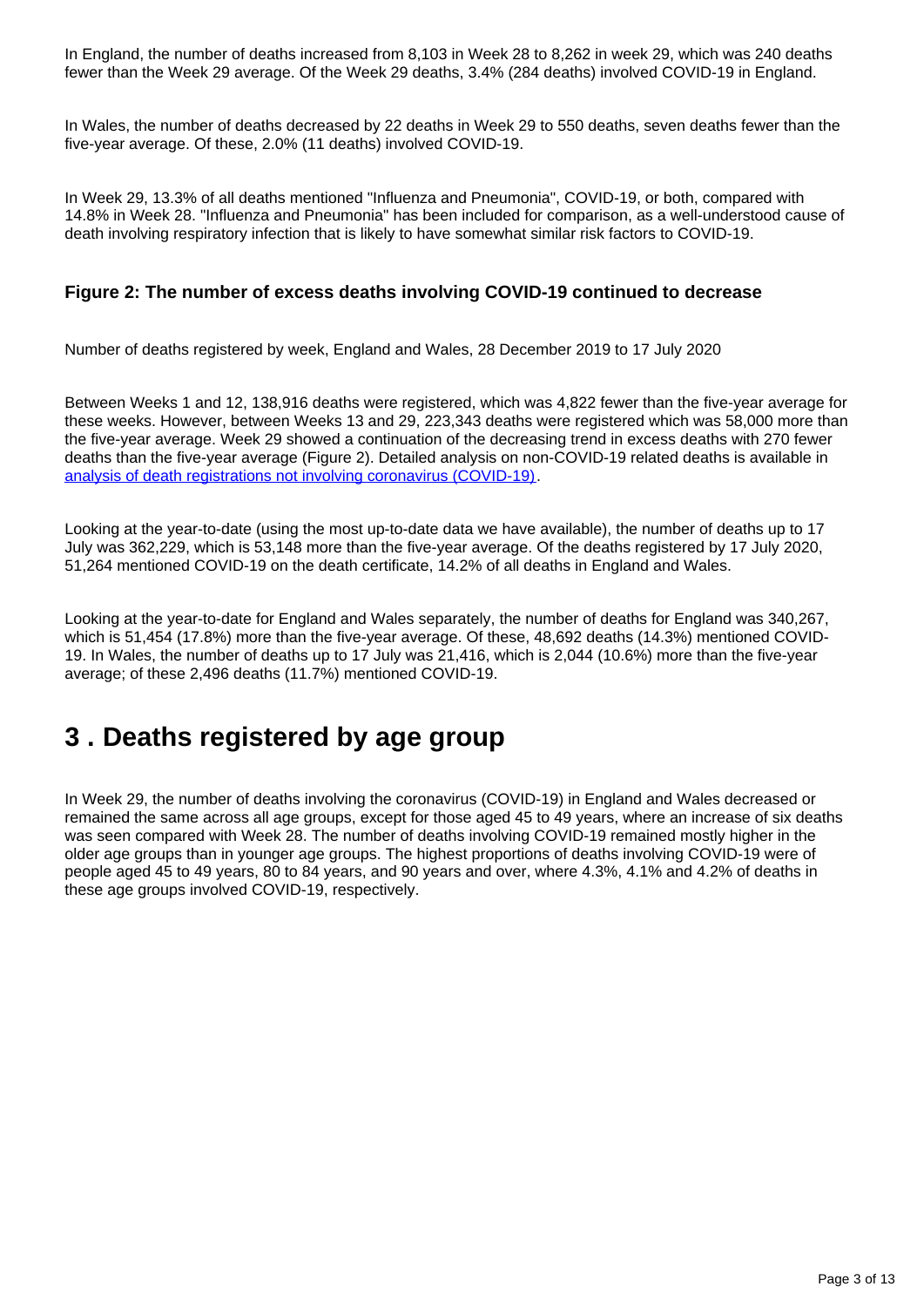### **Figure 3: The number of deaths involving COVID-19 was highest in males across the majority of age groups**

**Number of deaths involving COVID-19 by sex and age group, England and Wales, registered between 28 December 2019 and 17 July 2020**

# Figure 3: The number of deaths involving COVID-19 was highest in males across the majority of age groups

Number of deaths involving COVID-19 by sex and age group, England and Wales, registered between 28 December 2019 and 17 July 2020



#### **Source: Office for National Statistics – Deaths registered weekly in England and Wales**

#### **Notes:**

- 1. Figures include deaths of non-residents.
- 2. Based on date a death was registered rather than occurred.
- 3. All figures for 2020 are provisional.
- 4. The International Classification of Diseases, Tenth Edition (ICD-10) definitions are as follows: coronavirus (COVID-19) (U07.1 and U07.2).
- 5. Individual weeks may not sum to the year-to-date analysis as previous weeks have been recalculated in order to have the most up-to-date figures.

Looking at the year-to date, for most age groups, there have been more deaths involving COVID-19 in males than in females (Figure 3). Across Weeks 1 to 29 of 2020, 55.0% of all deaths involving COVID-19 were males. However, there were more deaths in females aged 85 years and over (11,737) than males aged 85 years and over (9,940). This could be because the over-85 years female population (939,000) is larger than the over-85 male population (564,000) in [England and Wales](https://www.ons.gov.uk/peoplepopulationandcommunity/populationandmigration/populationprojections/datasets/2014basednationalpopulationprojectionstableofcontents).

# <span id="page-3-0"></span>**4 . Deaths by region in England and Wales**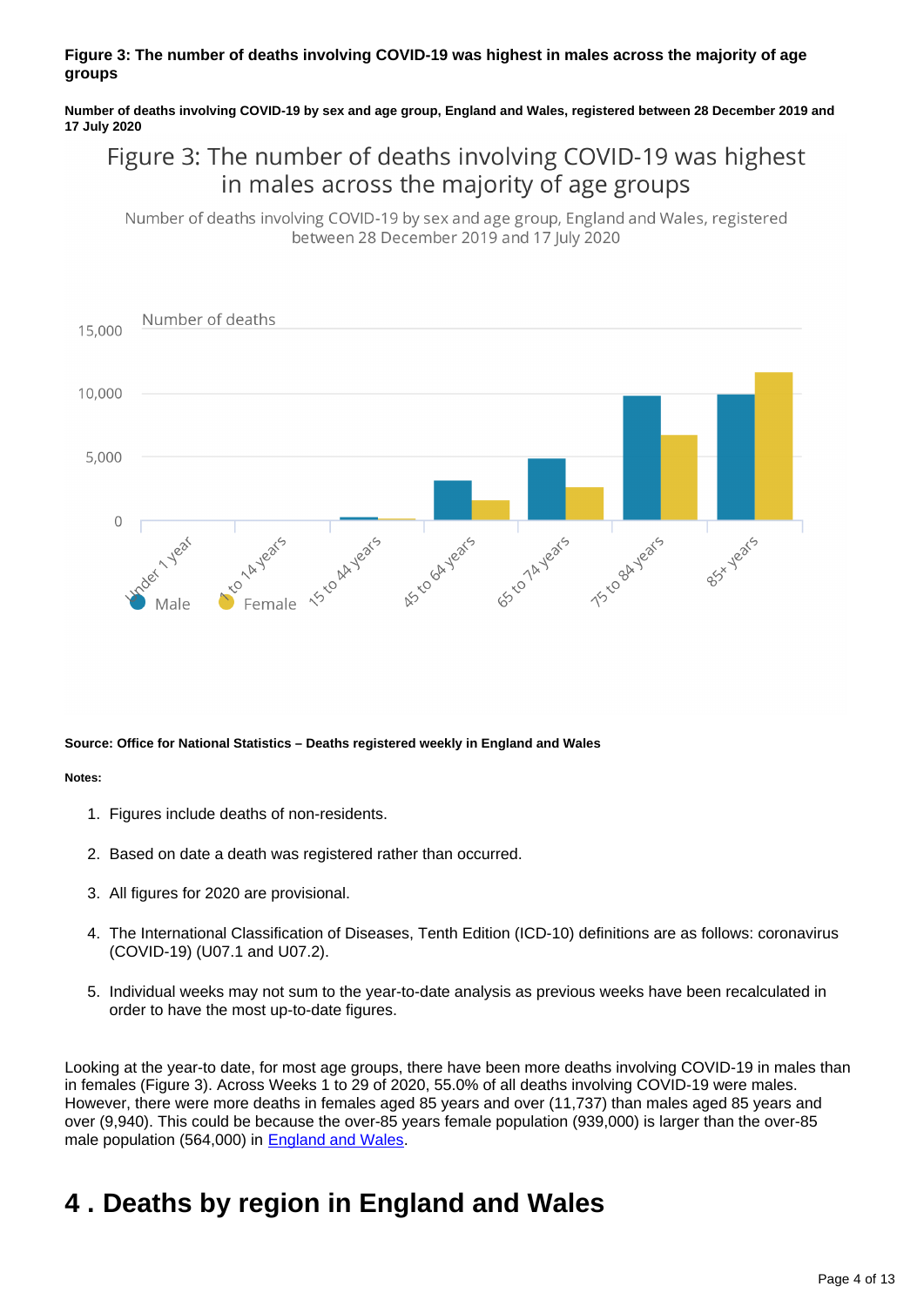### **Figure 4: The number of deaths involving COVID-19 registered across the majority of English regions decreased or remained the same, except for the South East and South West**

Number of deaths by regions in England, and Wales, registered between 28 December 2019 to 17 July 2020

In Week 29 (week ending 17 July 2020), there were 11 deaths involving COVID-19 registered in Wales. Out of the English regions, the South East had the largest number of deaths involving COVID-19 (69 deaths). The South East also had the highest proportion of deaths involving COVID-19 (5.2%). More detailed geographical analysis between 1 March and 30 June 2020 can be found in our **Deaths involving COVID-19 by local area and** [socioeconomic deprivation release.](https://www.ons.gov.uk/peoplepopulationandcommunity/birthsdeathsandmarriages/deaths/bulletins/deathsinvolvingcovid19bylocalareasanddeprivation/deathsoccurringbetween1marchand30june2020)

Table 1: The number of deaths registered were below the five-year average for the majority of English regions and Wales

| <b>Region name</b>          | <b>Number of deaths</b> | Five-year average | <b>Difference</b> | Percentage above<br>average |
|-----------------------------|-------------------------|-------------------|-------------------|-----------------------------|
| East Midlands               | 816                     | 792               | 24                | 3.0                         |
| <b>West Midlands</b>        | 956                     | 931               | 25                | 2.7                         |
| Wales                       | 550                     | 557               | -7                | $-1.3$                      |
| South East                  | 1,339                   | 1,371             | $-32$             | $-2.3$                      |
| South West                  | 953                     | 977               | $-24$             | $-2.5$                      |
| East                        | 945                     | 971               | $-26$             | $-2.7$                      |
| Yorkshire and The<br>Humber | 843                     | 874               | $-31$             | $-3.5$                      |
| North West                  | 1,159                   | 1,227             | -68               | $-5.5$                      |
| London                      | 806                     | 866               | $-60$             | $-6.9$                      |
| North East                  | 445                     | 493               | -48               | $-9.7$                      |

Number of deaths by regions in England, and Wales, week ending 17 July 2020

Source: Office for National Statistics

### **Notes**

- 1. Based on area of usual residence. Boundaries correct as of May 2020. [Back to table](#page-0-0)
- 2. Figures exclude deaths of non-residents. **[Back to table](#page-0-0)**
- 3. Based on date a death was registered rather than occurred. **[Back to table](#page-0-0)**
- 4. All figures for 2020 are provisional. **[Back to table](#page-0-0)**
- 5. The averages are based on the number of death registrations in each region, recorded for each corresponding week over the previous five years. Moveable public holidays, when register offices are closed, affect the number of registrations made in the published weeks and in the corresponding weeks in previous years. [Back to table](#page-0-0)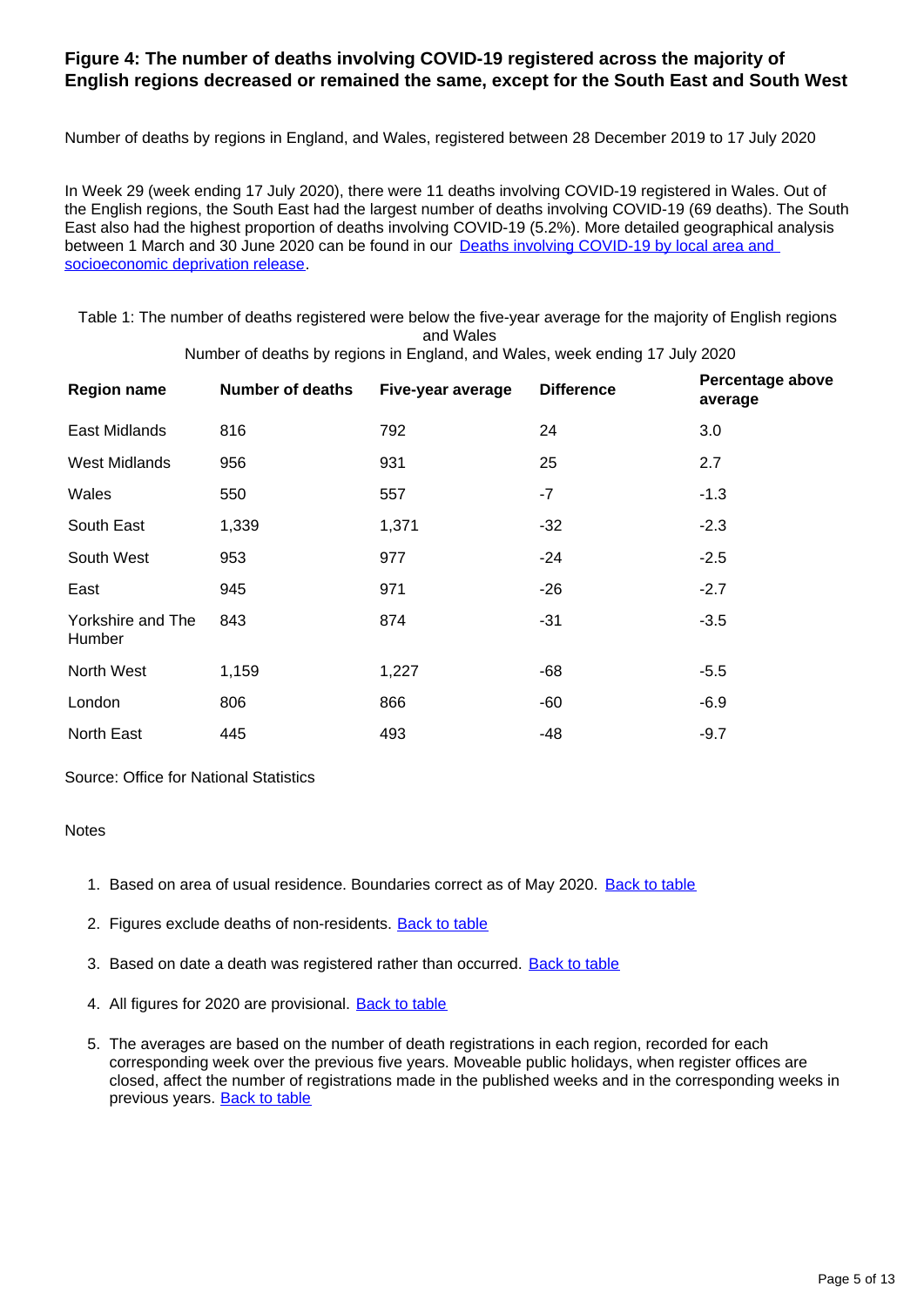The number of deaths registered in Week 29 was lower than the five-year average for all English regions, except for the East Midlands and West Midlands. The North East had the highest percentage of deaths below the fiveyear average (9.7%). In Wales, the number of deaths registered in Week 29 was 1.3% lower than the five-year average (Table 1).

# <span id="page-5-0"></span>**5 . Deaths registered by place of occurrence**

The year-to-date analysis shows that, of deaths involving the coronavirus (COVID-19) up to Week 29 (week ending 17 July 2020), 63.4% (32,513 deaths) occurred in hospital, with the remainder occurring in care homes (15,216 deaths), private homes (2,389 deaths), hospices (720 deaths), other communal establishments (231 deaths), and elsewhere (195 deaths).

Between Week 28 to 29, the number of deaths involving COVID-19 decreased or remained the same across all settings. Deaths involving COVID-19 in hospitals as a proportion of all deaths in hospitals decreased from 6.7% in Week 28 to 5.1% in Week 29. Deaths involving COVID-19 in care homes as a proportion of all deaths in care homes also decreased from 5.8% to 5.1% in Week 29. Detailed analysis on deaths of care home residents is available in Deaths involving COVID-19 in the care sector, England and Wales: deaths occurring up to 12 June [2020 and registered up to 20 June 2020.](https://www.ons.gov.uk/releases/deathsinvolvingcovid19inthecaresectorenglandandwalesdeathsoccurringupto12june2020andregisteredupto20june2020provisional)

As well as Office for National Statistics (ONS) data, the Care Quality Commission (CQC) provides numbers of deaths involving COVID-19 in care homes in England that are based on the date the death was notified to the CQC. From 10 April 2020 (the first day when data were collected using the CQC's new method of identifying deaths involving COVID-19) to the 24 July, there were 14,045 deaths of residents in care homes involving COVID-19. Of these deaths, 40 were notified in the week up to 24 July. More information on the data provided by the CQC can be found in our [joint transparency statement.](https://www.ons.gov.uk/news/statementsandletters/publicationofstatisticsondeathsinvolvingcovid19incarehomesinenglandtransparencystatement)

In Wales, the Welsh Government publishes the number of deaths of care home residents involving COVID-19 notified to the Care Inspectorate Wales (CIW). Between 17 March and 17 July, there were 501 deaths of residents in care homes involving COVID-19.

More information on how these numbers have compared throughout the pandemic can be found in our previous [Comparison of weekly death occurrences in England and Wales](https://www.ons.gov.uk/peoplepopulationandcommunity/healthandsocialcare/causesofdeath/articles/comparisonofweeklydeathoccurrencesinenglandandwales/latest) release.

## **Figure 5: The number of excess deaths increased in all settings in Week 29**

Number of excess deaths by place of occurrence, England and Wales, registered between 28 December 2019 to 17 July 2020

In Week 29, the number of excess deaths increased in all settings compared with Week 28. Despite these increases, deaths in most settings remained below the five-year average apart from deaths in private homes, which were above the five-average for the fifth consecutive week with 766 excess deaths. More detailed analysis [of excess deaths in England is produced by Public Health England \(PHE\) on a weekly basis.](https://www.gov.uk/government/publications/excess-mortality-in-england-weekly-reports)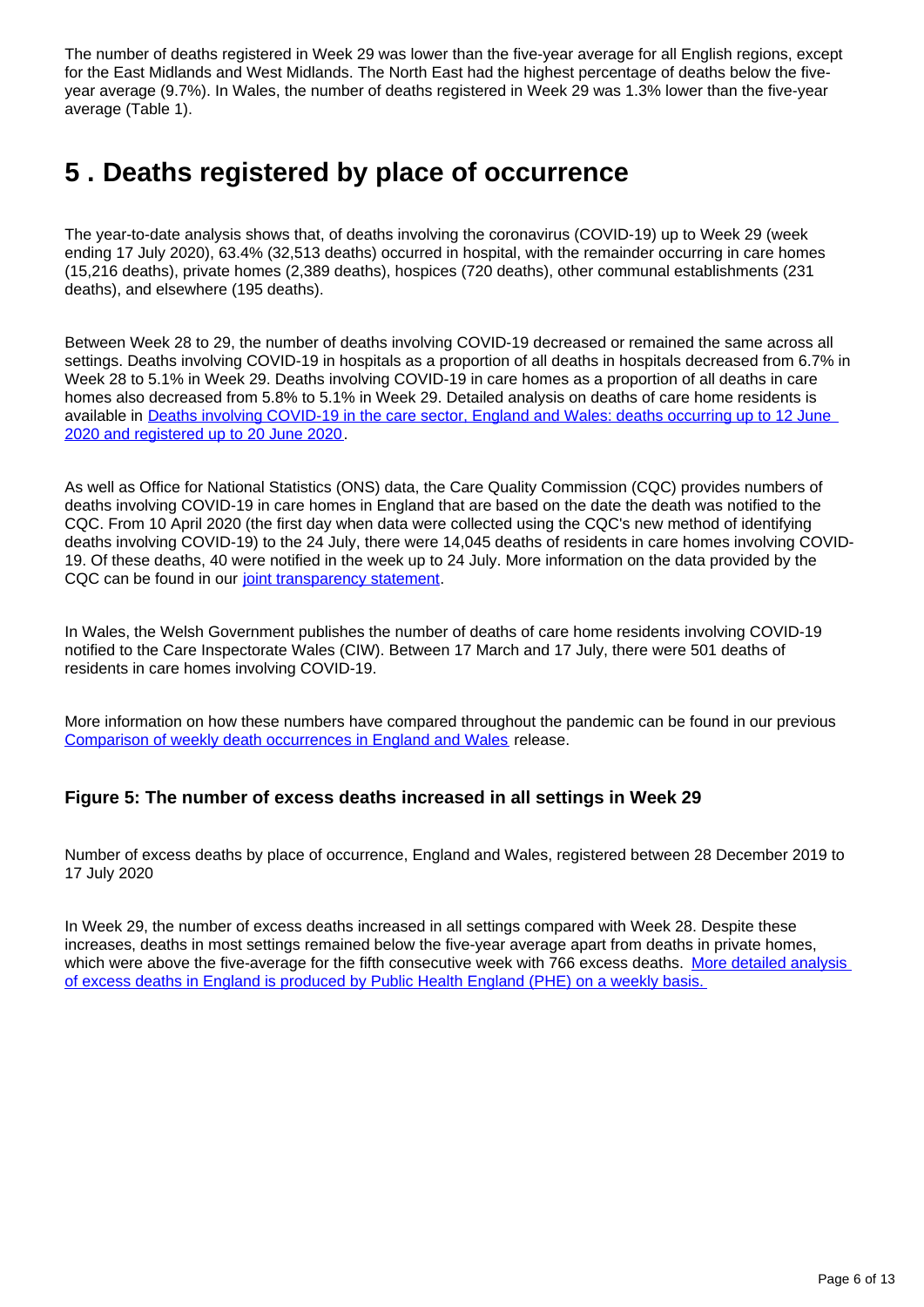### **Figure 6: Over half of deaths involving COVID-19 that occurred in Week 29 were in hospital**

#### **Number of deaths by place of occurrence and by actual date of death registered up to 25 July, England and Wales, 2020**

# Figure 6: Over half of deaths involving COVID-19 that occurred in Week 29 were in hospital

Number of deaths by place of occurrence and by actual date of death registered up to 25 July, England and Wales, 2020



#### **Source: Office for National Statistics – Deaths registered weekly in England and Wales**

#### **Notes:**

- 1. Figures include deaths of non-residents.
- 2. Based on date of death, registered up to 25 July 2020.
- 3. All figures for 2020 are provisional.
- 4. The International Classification of Diseases, Tenth Edition (ICD-10) definitions are as follows: coronavirus (COVID-19) (U07.1 and U07.2).

Figure 6 is based on date of death for deaths registered up to 25 July 2020, rather than date of registration. This means as more deaths are registered, deaths per day are likely to increase, especially for later dates. Looking at the average number of deaths in Week 29, deaths occurring in hospitals have accounted for 61.3% of deaths, and care homes have accounted for 28.9% of all deaths involving COVID-19; this may change as more deaths are registered. Although we expect numbers of deaths to increase as more are registered, it currently appears that deaths per day are decreasing.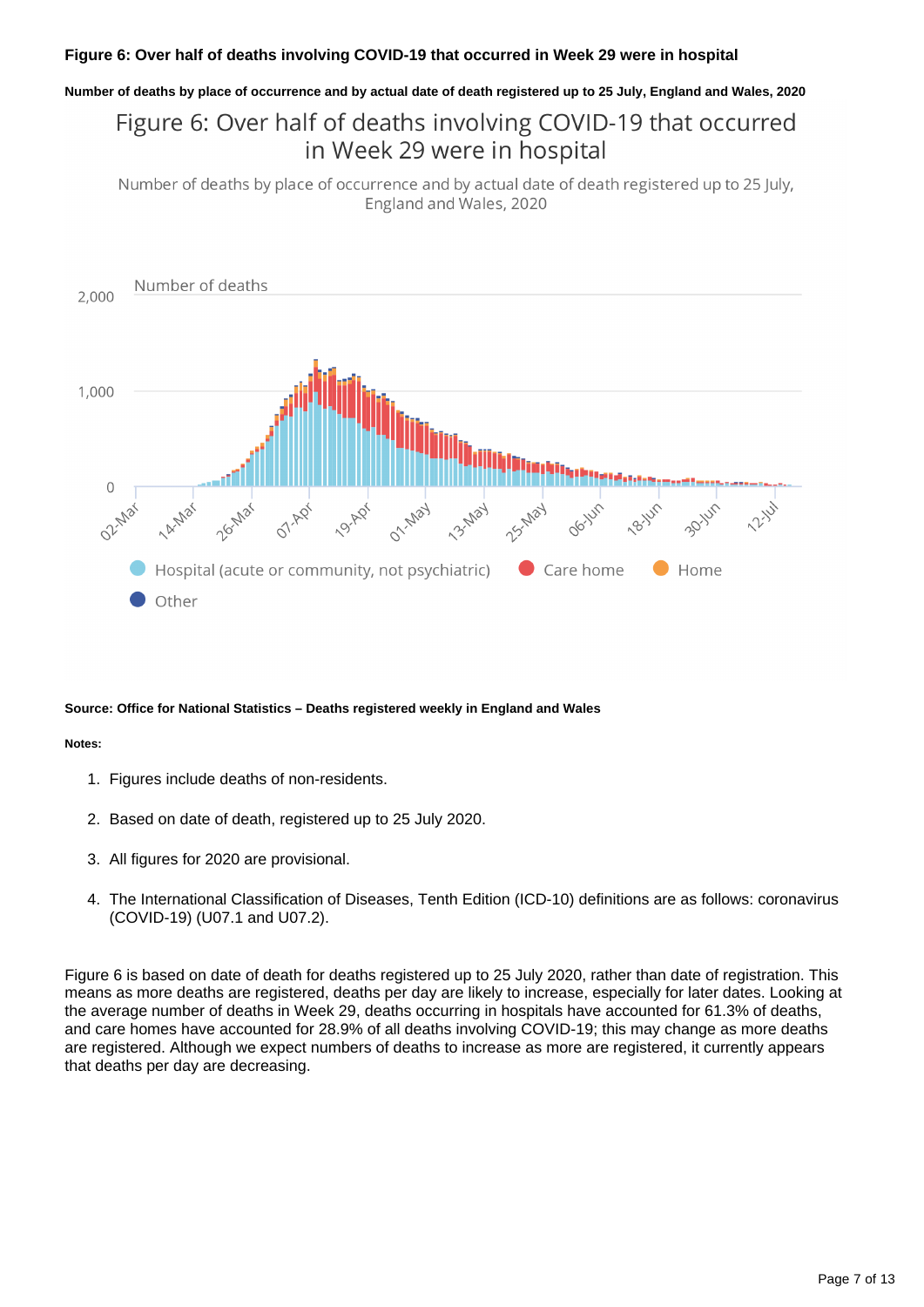# <span id="page-7-0"></span>**6 . Deaths registered in the UK**

### **Figure 7: The number of deaths in the UK involving COVID-19 continued to decrease**

### **Number of deaths registered by week, UK, Week ending 13 March to week ending 17 July 2020**

# Figure 7: The number of deaths in the UK involving COVID-19 continued to decrease

Number of deaths registered by week, UK, Week ending 13 March to week ending 17 July 2020



**Source: Office for National Statistics, National Records of Scotland and Northern Ireland Statistics and Research Agency**

#### **Notes:**

- 1. Figures exclude deaths of non-residents.
- 2. Based on date a death was registered rather than occurred.
- 3. All figures for 2020 are provisional.
- 4. The International Classification of Diseases, Tenth Edition (ICD-10) definitions are as follows: coronavirus (COVID-19) (U07.1 and U07.2).
- 5. National Records of Scotland produce figures for **Scotland**.
- 6. [Northern Ireland](https://www.nisra.gov.uk/publications/weekly-deaths) Statistics and Research Agency produce figures for Northern Ireland.

Across the UK, there were 10,080 deaths (all causes) registered in Week 29 (ending 17 July 2020), of which 303 deaths involved COVID-19. This was 239 fewer deaths than the UK five-year average.

In Week 29, England had the highest number of deaths involving COVID-19 with 284 deaths, followed by Wales with 11 deaths, Scotland with six deaths and Northern Ireland with two deaths.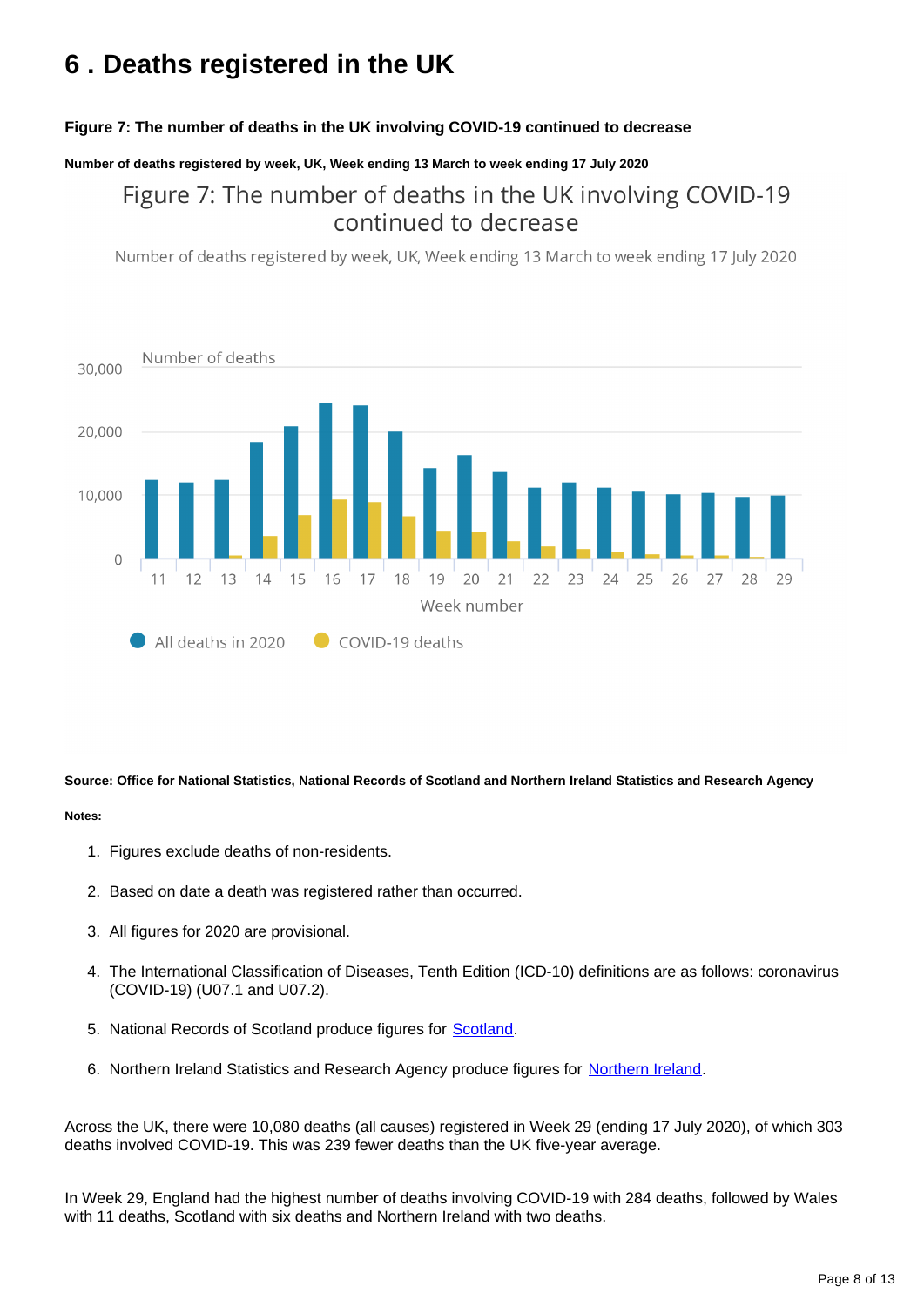# <span id="page-8-0"></span>**7 . Comparison of weekly death occurrences in England and Wales**

We previously published this section as a [separate article](https://www.ons.gov.uk/peoplepopulationandcommunity/healthandsocialcare/causesofdeath/articles/comparisonofweeklydeathoccurrencesinenglandandwales/previousReleases) on the Office for National Statistics (ONS) website, which provided a more thorough description of the differences between different data sources. This section will look at the number of deaths by date of death produced by the ONS compared with death notifications reported by the Department of Health and Social care (DHSC). For Wales, we can also compare the reconciled DHSC data by date of death released by Public Health Wales (PHW).

In England, including deaths that occurred up to 17 July 2020 but were registered up to 25 July, of those we have processed so far, the number involving COVID-19 was 48,790; the comparative number of death notifications reported by the DHSC on [GOV.UK](https://www.gov.uk/guidance/coronavirus-covid-19-information-for-the-public) was 40,680.

In Wales, including deaths that occurred up to 17 July but were registered up to 25 July, of those we have processed so far, the number involving COVID-19 was 2,501; the comparative number of death notifications reported by the DHSC on GOV.UK was 1,546 and [PHW](https://phw.nhs.wales/) numbers, which come from the same source as the DHSC figures but are continuously updated, showed 1,547 deaths.

# <span id="page-8-1"></span>**8 . Deaths data**

### [Deaths registered weekly in England and Wales, provisional](https://www.ons.gov.uk/peoplepopulationandcommunity/birthsdeathsandmarriages/deaths/datasets/weeklyprovisionalfiguresondeathsregisteredinenglandandwales)

Dataset | Released 28 July 2020

Provisional counts of the number of deaths registered in England and Wales, by age, sex and region, in the latest weeks for which data are available. Includes data on the coronavirus (COVID-19) deaths.

[Death registrations and occurrences by local authority and health board](https://www.ons.gov.uk/peoplepopulationandcommunity/healthandsocialcare/causesofdeath/datasets/deathregistrationsandoccurrencesbylocalauthorityandhealthboard)

Dataset | Released 28 July 2020

Provisional counts of the number of deaths registered in England and Wales, including deaths involving the coronavirus (COVID-19), by local authority, health board and place of death in the latest weeks for which data are available.

[Number of deaths in care homes notified to the Care Quality Commission, England](https://www.ons.gov.uk/peoplepopulationandcommunity/birthsdeathsandmarriages/deaths/datasets/numberofdeathsincarehomesnotifiedtothecarequalitycommissionengland)

Dataset | Released 28 July 2020

Provisional counts of deaths in care homes caused by the coronavirus (COVID-19) by local authority. Published by the Office for National Statistics and Care Quality Commission.

### **Filter these data**

Try the new way to filter and download these data:

- [Deaths registered weekly in England and Wales by age and sex: COVID-19](https://www.ons.gov.uk/datasets/weekly-deaths-age-sex?%3Auri=weekly-deaths-age-sex%2F)
- [Deaths registered weekly in England and Wales by region: COVID-19](https://www.ons.gov.uk/datasets/weekly-deaths-region/)
- [Death registrations and occurrences by local authority and place of death](https://www.ons.gov.uk/datasets/weekly-deaths-local-authority/)
- [Death registrations and occurrences by health board and place of death](https://www.ons.gov.uk/datasets/weekly-deaths-health-board/editions/time-series/versions/7)

# <span id="page-8-2"></span>**9 . Glossary**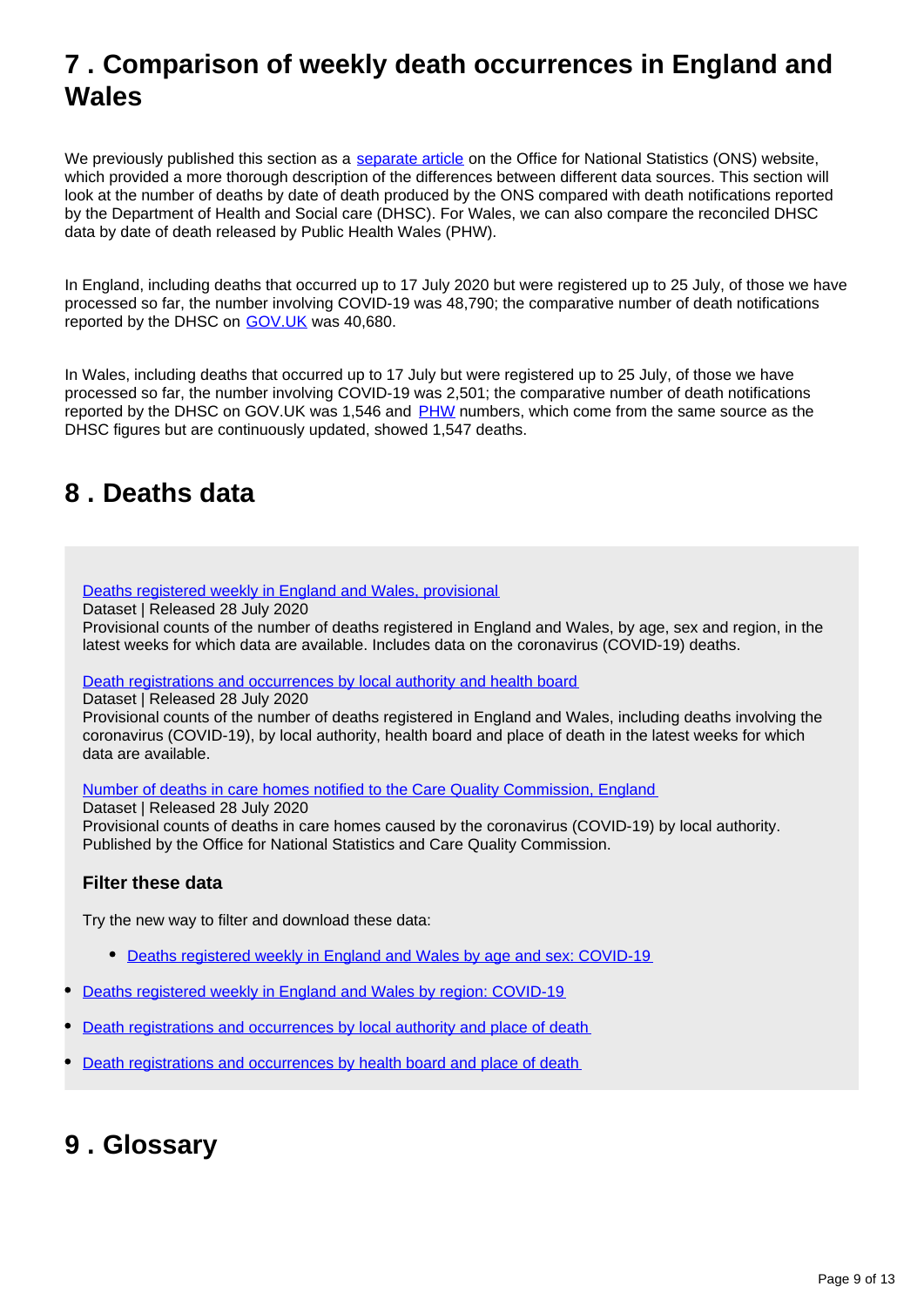# **Coronavirus (COVID-19) deaths**

Coronavirus (COVID-19) deaths are those deaths registered in England and Wales in the stated week where COVID-19 was mentioned on the death certificate. A doctor can certify the involvement of COVID-19 based on symptoms and clinical findings – a positive test result is not required.

Definitions of COVID-19 for deaths in Scotland and Northern Ireland are similar to England and Wales.

# <span id="page-9-0"></span>**10 . Measuring the data**

More quality and methodology information on strengths, limitations, appropriate uses, and how the data were created is available in the [Mortality statistics in England and Wales QMI.](https://www.ons.gov.uk/peoplepopulationandcommunity/birthsdeathsandmarriages/deaths/methodologies/mortalitystatisticsinenglandandwalesqmi)

To meet user needs, we publish very timely but provisional counts of death registrations in England and Wales in our [Deaths registered weekly in England and Wales, provisional](https://www.ons.gov.uk/peoplepopulationandcommunity/birthsdeathsandmarriages/deaths/datasets/weeklyprovisionalfiguresondeathsregisteredinenglandandwales) dataset. These are presented by sex, age group and regions (within England) as well as for Wales as a whole. To allow time for registration and processing, these figures are published 11 days after the week ends. Because of the rapidly changing situation, in this bulletin we have also given provisional updated totals based on the latest available death registrations, up to 25 July 2020.

Because of the coronavirus (COVID-19) pandemic, our regular weekly deaths release now provides a separate breakdown of the numbers of deaths involving COVID-19: that is, where COVID-19 or suspected COVID-19 was mentioned anywhere on the death certificate, including in combination with other health conditions. If a death certificate mentions COVID-19 it will not always be the main cause of death but may be a contributory factor. This new bulletin summarises the latest weekly information and will be updated each week during the pandemic.

These figures are different from the daily surveillance figures on COVID-19 deaths published by the Department of Health and Social Care (DHSC) on the GOV. UK website, for the UK as a whole and constituent countries. Figures in this report are derived from the formal process of death registration and may include cases where the doctor completing the death certificate diagnosed possible cases of COVID-19, for example, where this was based on relevant symptoms but no test for the virus was conducted.

From 29 April 2020, the DHSC started to publish as their [daily announced figures on deaths from COVID-19](https://www.gov.uk/guidance/coronavirus-covid-19-information-for-the-public) for the UK, a new series that uses improved data for England produced by Public Health England (PHE). These figures provide a count of all deaths where a positive test for COVID-19 has been confirmed, wherever that death has taken place, a change from previously reporting only confirmed COVID-19 deaths in hospitals. Figures for Scotland, Wales and Northern Ireland have already begun to include deaths outside hospitals, so this change ensured that the UK-wide series has a shared and common definitional coverage. A [statement](https://www.ons.gov.uk/news/statementsandletters/thedifferentusesoffiguresondeathsfromcovid19publishedbydhscandtheons) was published by the Office for National Statistics (ONS), which provides more detail of the changes.

In contrast to the GOV.UK figures, we include only deaths registered in England and Wales, which is the legal remit of the ONS. Tables 2 and 3 provide an overview of the differences in definitions between sources.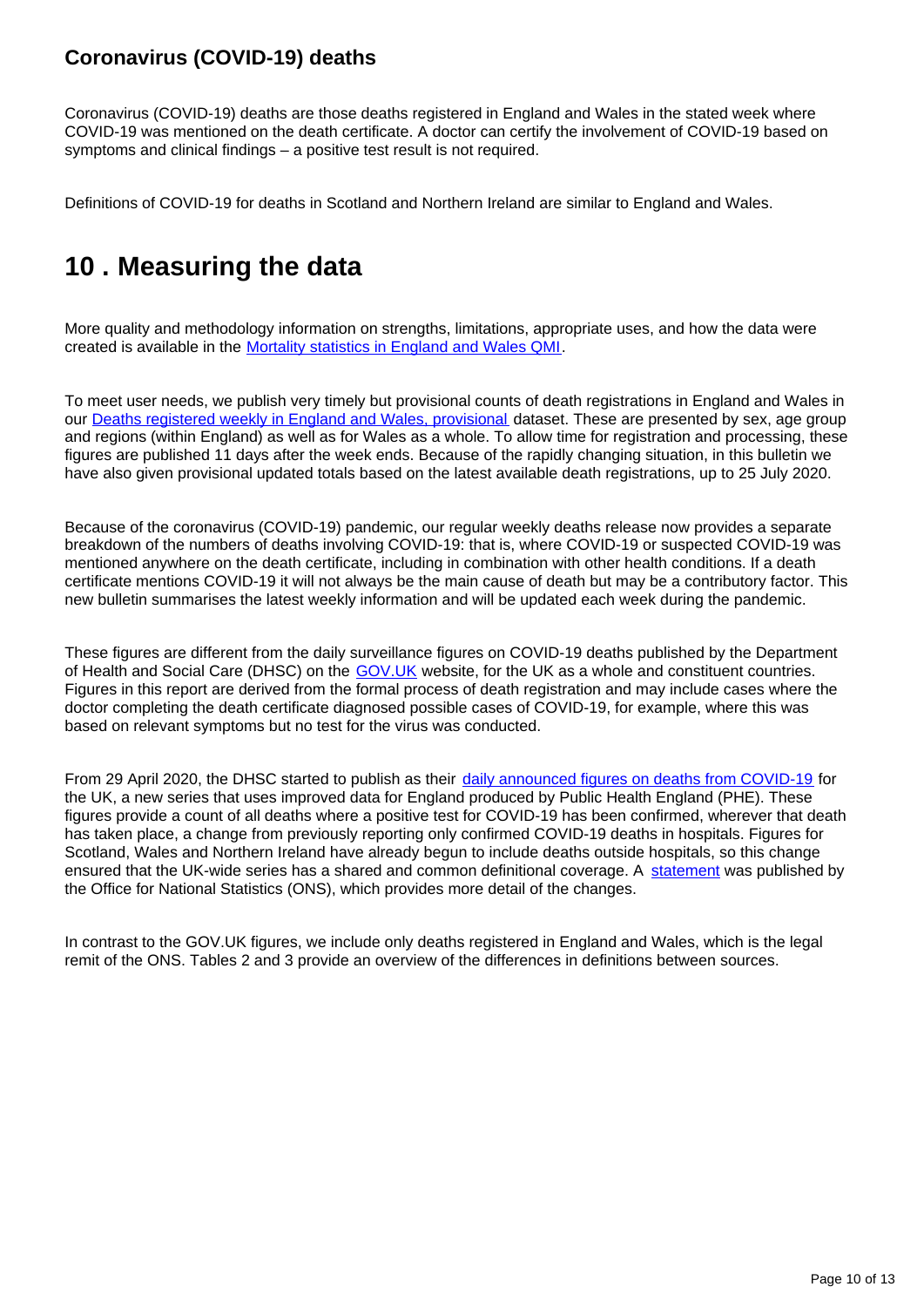|                   | <b>DHSC COVID-19</b><br>(as published<br>on GOV.UK)<br>before 29 April                                               | <b>DHSC COVID-19</b><br>(as published<br>on GOV.UK)<br>from 29 April                                                 | <b>ONS COVID-19</b><br>deaths<br>registered                                                                | <b>ONS COVID-19</b><br>death<br>occurrence<br>(actual date of<br>death)                                              | <b>NHS</b><br>England                                                      | <b>Public</b><br><b>Health</b><br><b>Wales</b>                       |
|-------------------|----------------------------------------------------------------------------------------------------------------------|----------------------------------------------------------------------------------------------------------------------|------------------------------------------------------------------------------------------------------------|----------------------------------------------------------------------------------------------------------------------|----------------------------------------------------------------------------|----------------------------------------------------------------------|
| Coverage          | UK (however we<br>only include<br>England and<br>Wales<br>breakdowns for<br>comparable<br>coverage with<br>ONS data) | UK (however we<br>only include<br>England and<br>Wales<br>breakdowns for<br>comparable<br>coverage with<br>ONS data) | Registrations in<br>England and<br>Wales                                                                   | Registrations in<br>England and<br>Wales                                                                             | England<br>only                                                            | Wales only                                                           |
|                   |                                                                                                                      |                                                                                                                      | Selected UK<br>figures are<br>included in the<br>weekly release                                            | In discussions<br>with devolved<br>nations to create<br>UK estimates in<br>the near future                           |                                                                            |                                                                      |
|                   | Deaths in hospitals Includes any place                                                                               | of death, including<br>care homes and<br>community                                                                   | Any place of<br>death, including<br>care homes and<br>community                                            | Any place of<br>death, including<br>care homes and<br>community                                                      | Deaths<br>in<br>hospitals of death,                                        | Includes<br>any place<br>including<br>care<br>homes and<br>community |
| <b>Inclusion</b>  | Deaths where<br>patient has been<br>tested for COVID-<br>19                                                          | Deaths where<br>patient has been<br>tested for COVID-<br>19                                                          | Deaths where<br>COVID-19 has<br>been mentioned<br>on the death<br>certificate                              | Deaths where<br>COVID-19 has<br>been mentioned<br>on the death<br>certificate                                        | Deaths<br>where<br>patient<br>has<br>been<br>tested<br>for<br>COVID-<br>19 | Deaths<br>where<br>patient has<br>been<br>tested for<br>COVID-19     |
| <b>Timeliness</b> | not officially<br>registered                                                                                         | Provided daily but Provided daily but Weekly<br>not officially<br>registered                                         | registrations are<br>11 days behind<br>because of the<br>time taken to<br>register, process<br>and publish | Weekly<br>registrations are<br>11 days behind<br>because of the<br>time taken to<br>register, process<br>and publish | Updated Updated<br>daily for<br>each<br>date of<br>death                   | daily for<br>each date<br>of death                                   |
|                   |                                                                                                                      |                                                                                                                      | Registered in the<br>week ending 17<br>July (week 29)                                                      | Deaths which<br>occurred in week<br>29 but were<br>registered up to<br>25 July                                       |                                                                            |                                                                      |

Source: Office for National Statistics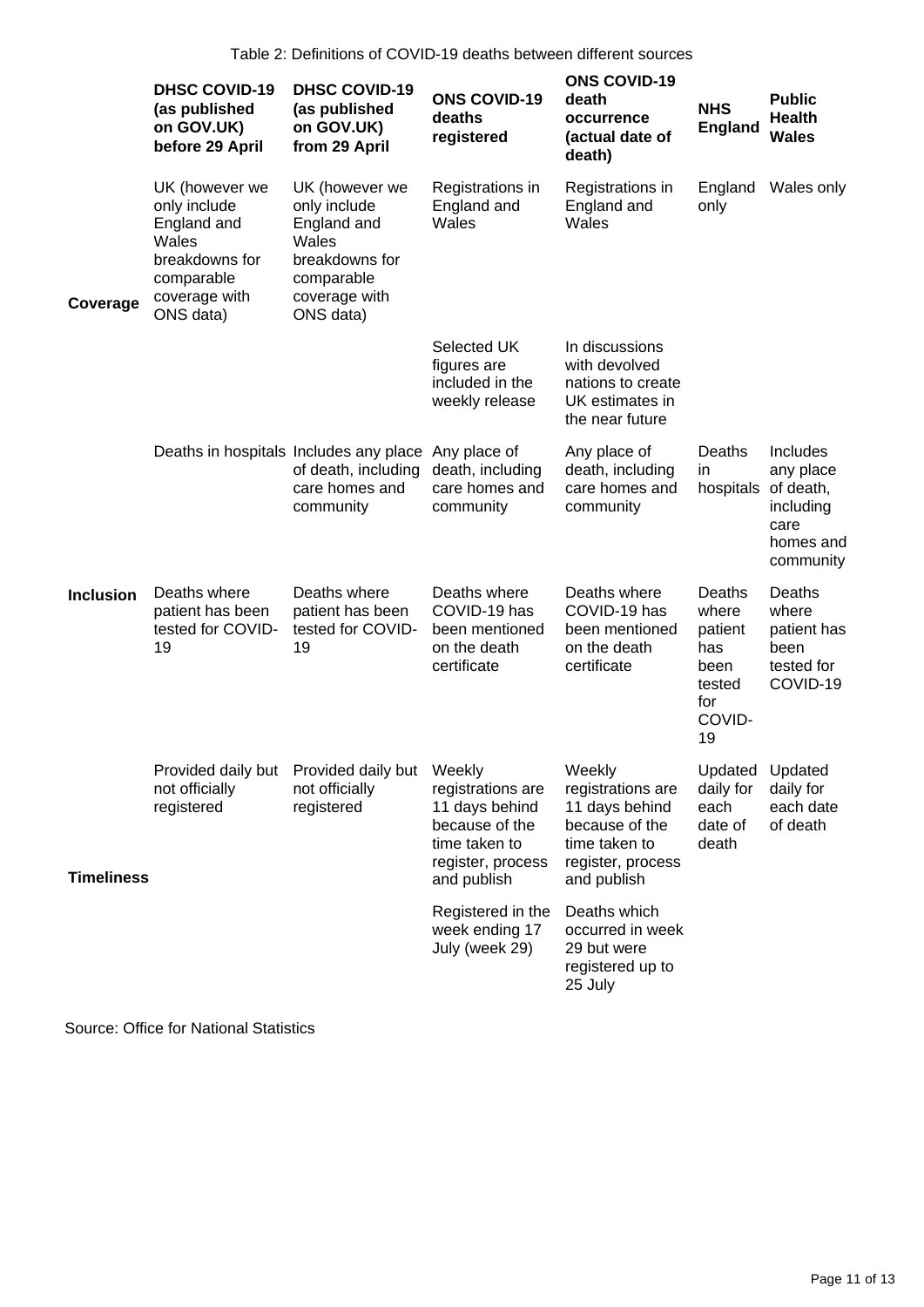Table 3: Definitions of COVID-19 deaths in care homes between different sources

|                   | <b>ONS COVID-19</b><br>deaths registered                                                                       | <b>ONS COVID-19</b><br>death occurrence<br>(actual date of<br>death)                                           | <b>Care Quality</b><br><b>Commission</b><br>deaths in care homes<br>(date of notification<br>received)                                      | <b>Care Inspectorate Wales</b><br>deaths in care homes<br>(date of notification<br>received)                                                |
|-------------------|----------------------------------------------------------------------------------------------------------------|----------------------------------------------------------------------------------------------------------------|---------------------------------------------------------------------------------------------------------------------------------------------|---------------------------------------------------------------------------------------------------------------------------------------------|
| Coverage          | Registrations in<br><b>England and Wales</b>                                                                   | Registrations in<br><b>England and Wales</b>                                                                   | Death notifications sent by<br>registered care home<br>operators in England to<br>CQC                                                       | Death notifications sent by<br>registered care home<br>operators in Wales to CIW                                                            |
|                   | Selected UK figures<br>are included in the<br>weekly release                                                   | In discussions with<br>devolved nations to<br>create UK estimates<br>in the near future                        |                                                                                                                                             |                                                                                                                                             |
|                   | Any place of death,                                                                                            | Any place of death,<br>including care homes including care homes deaths of care home                           | Deaths in care homes -<br>residents that occurred<br>elsewhere are also<br>collected                                                        | Deaths in care homes -<br>deaths of care home<br>residents that occurred<br>elsewhere are also<br>collected                                 |
| Inclusion         | Deaths where<br>COVID-19 has been<br>mentioned on the<br>death certificate                                     | Deaths where<br>COVID-19 has been<br>mentioned on the<br>death certificate                                     | Deaths where the care<br>home provider has stated<br>COVID-19 as a suspected<br>or confirmed cause of<br>death on the death<br>notification | Deaths where the care<br>home provider has stated<br>COVID-19 as a suspected<br>or confirmed cause of<br>death on the death<br>notification |
| <b>Timeliness</b> | Weekly registrations<br>are 11 days behind<br>because of the time<br>taken to register,<br>process and publish | Weekly registrations<br>are 11 days behind<br>because of the time<br>taken to register,<br>process and publish | Daily deaths notifications<br>by date of notification -<br>these take on average 4<br>days to receive and<br>process                        | Daily deaths notifications<br>by date of notification                                                                                       |
|                   |                                                                                                                |                                                                                                                | Data are published weekly<br>by ONS                                                                                                         | Data are published weekly<br>by Welsh Government                                                                                            |
|                   |                                                                                                                |                                                                                                                | Deaths which were notified<br>to CQC from 10 April 2020                                                                                     |                                                                                                                                             |

Source: Office for National Statistics

We will publish accompanying articles periodically, giving enhanced information such as age-standardised and age-specific mortality rates for recent time periods and breakdowns of deaths involving COVID-19 by associated pre-existing health conditions.

There is usually a delay of at least five days between occurrence and registration. More information on this issue can be found in our *impact of registration delays release*.

Our [User guide to mortality statistics](https://www.ons.gov.uk/peoplepopulationandcommunity/birthsdeathsandmarriages/deaths/methodologies/userguidetomortalitystatistics) provides further information on data quality, legislation and procedures relating to mortality and includes a [glossary of terms](https://www.ons.gov.uk/peoplepopulationandcommunity/birthsdeathsandmarriages/deaths/methodologies/userguidetomortalitystatisticsjuly2017#glossary).

# <span id="page-11-0"></span>**11 . Strengths and limitations**

Figures are based on the date the death was registered, not when it occurred. There is usually a delay of at least five days between occurrence and registration. More information on this issue can be found in our *impact of* [registration delays release.](https://www.ons.gov.uk/peoplepopulationandcommunity/birthsdeathsandmarriages/deaths/articles/impactofregistrationdelaysonmortalitystatisticsinenglandandwales/2018)